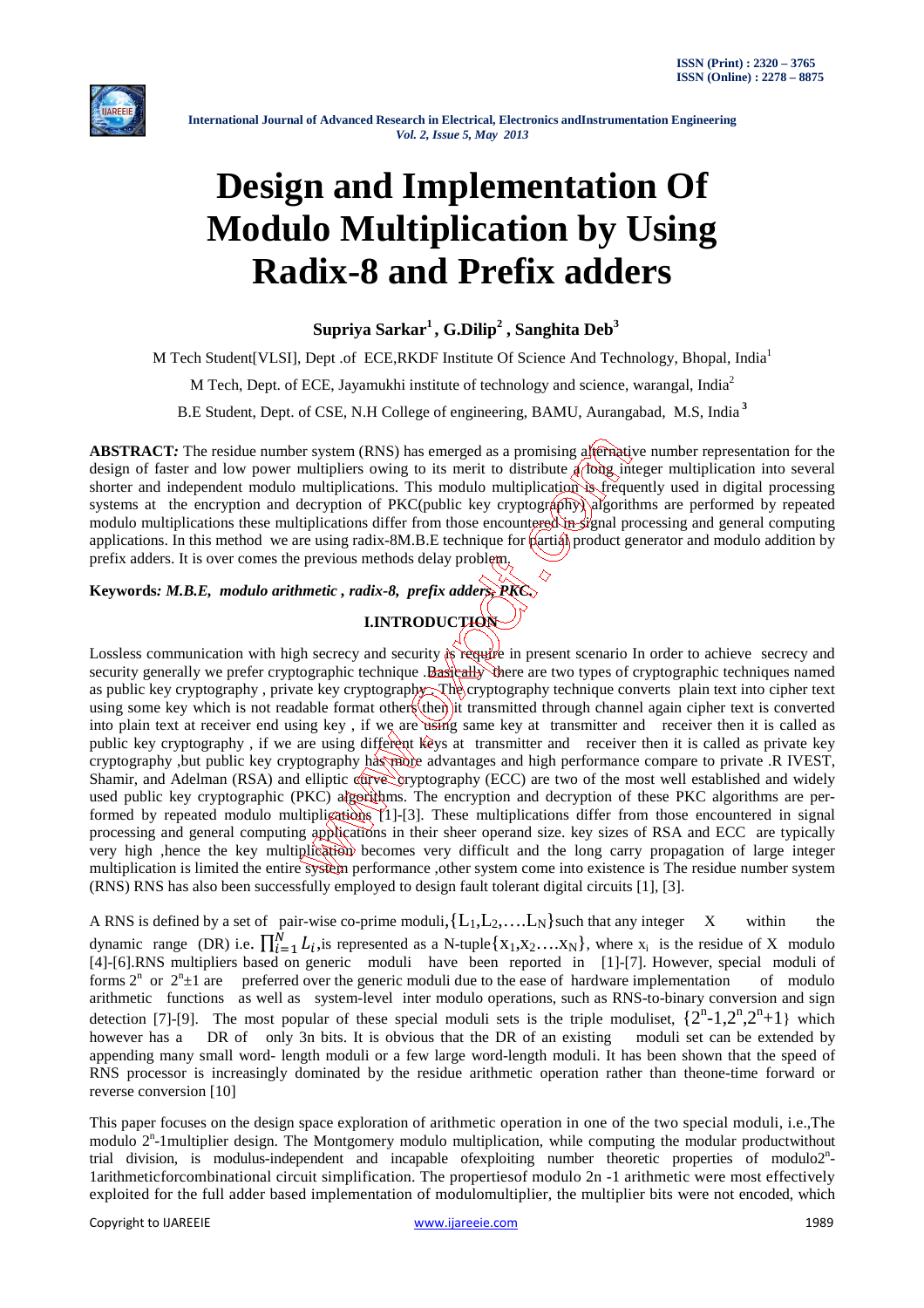

lead to higher implementation area and longer partial product accumulation time. In [10] and [11], the radix-4 Booth encoding algorithm was employed to reduce the number of partial products to  $\lfloor n/2 \rfloor + 1$ and  $\lfloor n/2 \rfloor$ , respectively. The shorthand notations  $|a|$  and  $|a|$  and denote the smallest integer greater than or equal to 'a' and the largest integer smaller than or equal to 'a', respectively. With higher radix Booth encoding, the number of partial products is reduced by more than half and consequently, significant reduction in silicon area and power dissipation is feasible [11]. The radix-8 Booth encoding reduces the number of partial products to  $\ln/3$  +1, whichismore aggressive than the radix-4 Booth encoding. However, in the radix-8 Booth encoded modulo  $2<sup>n</sup>$ -1multiplication, not all modulo-reduced partial products can be generated using the bitwise circular-left-shift operation and bitwise inversion. Particularly, the hard multiple |+3X|2<sup>n</sup>-1is to be generatedby an n-bit end-around-carry addition of X and 2X. The performance overhead due to the end-around-carry addition is by no means trivial and hence, the use of Booth encoding formodulo  $2<sup>n</sup>$ -1multipliers have been restricted to only radix-4 in literature.In this paper, we propose the first-ever family of low-area and low-power radix-8 Booth encoded modulo2<sup>n</sup>-1multipliers whose delay can be tuned to match the RNS delay closely. In the proposed multiplier, the hard multiple is generated using small word-length ripple carry adders (RCAs) operating in parallel. The carryoutbits from the adders are not propagated but treated as partial product bits to be accumulated in the CSA tree. The effect of the RCA word length, k on the time complexities of each constituent component of the multiplier is analyzed qualitatively and the multiplier delay is shown to be almost linearly dependent on the RCA word-length. Consequently, the delayof the modulo2<sup>n</sup>-1multiplier can be directly controlled by the word-length of the RCAs to equal the delay of the critical modulo multiplier of the RNS. By means of modulo  $2^n$  larithmetic properties, we show that the compensation constant that negates the effect of the bias introduced in this process can be pre-computed and implemented by direct hardwiring with no delay over head for all feasible combinations of nand k. It is shown that the proposed multiplier lowers the area and powerdissipation of the radix-4 Booth encoded modulo  $2^n$ -1 multiplier under the delay constraints derived from various high dynamic range RNS multipliers.

The paper is organized as follows. Section II describes the radix-8 Booth encoding algorithm for modulo multiplication.Proposed radix-8 booth encoded modulo multiplierdesign is described in Section III. In Section IVProposed adder structure,In Section V. simulation results, paper is concluded in Section VIand Fallowed by Acknowledgment and references.

# **II. RADIX-8BOOTH ENCODEDMODULO MULTIPLICATION ALGORITHM**

Booth multiplication is a technique that allows for smaller, faster multiplication circuits, by recoding the numbers that are multiplied. It is the standard technique used in chip design, and provides significant improvements over the "long multiplication" technique. Recoding of binary numbers was first hinted at by Booth four decades ago. Mac orley proposed a modification of Booth's algorithm a decade after. The modified Booth's algorithm (radix-4 recoding) starts by appending a zero to the right of x0 (multiplier LSB). Triplets are taken beginning at position x-1 and continuing to the MSB with one bit overlapping between adjacent triplets. If the number of bits in  $X$  (excluding x-1) is odd, the sign (MSB) is extended one position to ensure that the last triplet contains 3 bits. In every step we will get a signed digit that will multiply the multiplicand to generate a partial product entering the Wallace reduction tree. The radix-8 Booth encoding reduces the number of partial products to which is more aggressive than the radix-4 Booth encoding. However, in the radix-8 Booth encoded modulo  $2^n$ -1 multiplication, not all modulo-reduced partial products can be generated using the bitwise circular-left-shift operation and bitwise inversion. Particularly, the hard multiple  $\left|+3X\right|_2^{n}$ -1 is to be generated by an n -bit end-around-carry addition of X and 2X. When applying Booth encoding to a k-bit digit, the resulting encoded digit value is in the range  $[-2k+2,2k-2]$ . Or radix 8,  $k=3$  and the encoded multiplier digit is in the range increases the complexity of the design

Let  $X = \sum_{i=0}^{n-1} x_i \cdot 2^i$  nd  $Y = \sum_{i=0}^{n-1} y_i \cdot 2^i$  represent the multiplicand and the multiplier of the modulo  $2^n$ -1multiplier, respectively. The radix-8 Booth encoding algorithm can be viewed as a digit set conversion of four consecutive overlappingmultiplierbits $y_{3i}+2y_{3i+1}y_{3i}(y_{3i-1})$ to a signed digit, d<sub>i</sub>,d<sub>i</sub>C [-4,4] for i=0,1......[n/3]The digit set conversion is formally expressed as

$$
\begin{aligned} d_i = & y_{3i-1} + y_{3i} + 2y_{3i+1} - 4y_{31+2} \\ & \text{Where } Y_{-1} = Y_n = Y_{n+2} = Y_{n+1} = 0 \end{aligned}
$$

As by the modified booth algorithms we notice that

Copyright to IJAREEIE www.ijareeie.com 1990 The partial products will not be decreased for radix -2 and where as the partial products will be divided by factor of twoin radix\_4 .but if we need to reduce the partial products further means you need to go for the radix-8 the general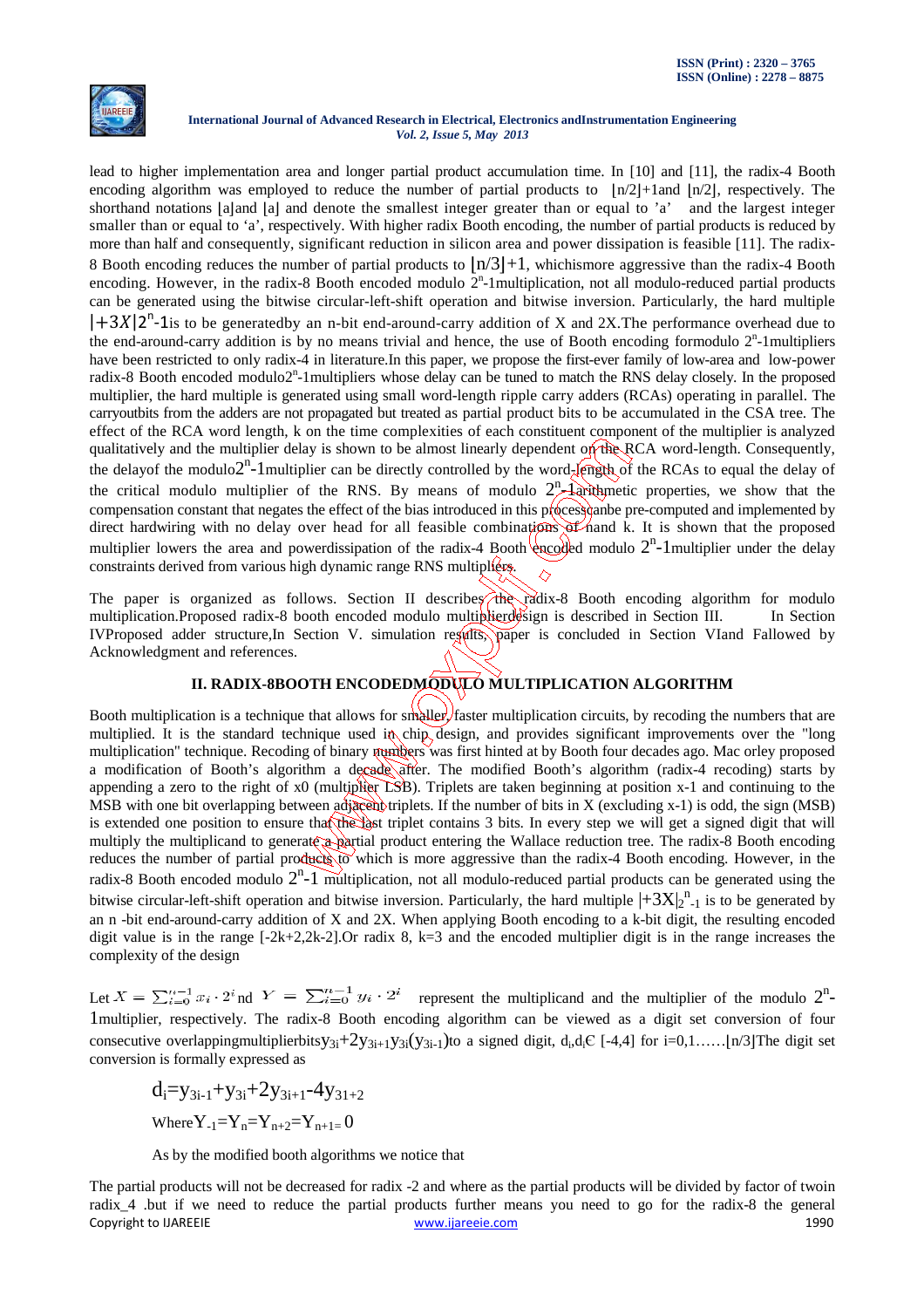

implementation of radix\_8 is differs from our contest because our architecture itself performing the modulo operation .so that, the detailed description towards the proposed method is disused below Radix-8 table summarizes the modulo-reduced multiples of X for all possible values of the radix-8 Booth encoded multiplier digit, d<sub>i</sub>, where CLS(X, J) denotes a circularleft-shift of X by j bit positions. Three unique properties of modulo  $2^n$ -1 arithmetic that will be used for simplifying the combinatorial logic circuit of the proposed modulo multiplier design are reviewed here.

# **Table I**

| $\mathbf{d}_i$ | $pp_1$                                                                                              | $ {\bf d}_{\rm i}\,{\bf X}_2^{\rm n}\hspace{-0.04cm}-\hspace{-0.04cm}1$ |  |  |
|----------------|-----------------------------------------------------------------------------------------------------|-------------------------------------------------------------------------|--|--|
| -0             | $000 - 000$                                                                                         | 0.0                                                                     |  |  |
| $+1$           | $X_{n-1}$ $X_{n-2}$ $X_0$ $X_{n-1}$ $X_{n-3}$                                                       | x                                                                       |  |  |
| $+2,$          | $X_{n-2-3}X_{n-3-3},\ldots X_0X_{n-1}\ldots X_{n-1-3}$                                              | CLS(x,1)                                                                |  |  |
| $+3$           | $+3X$                                                                                               | $ +3X _2^{n}$ .                                                         |  |  |
| $+4$           | $x_{n-3-3}, x_{n-4-3}, \ldots x_0 x_{n-1} \ldots x_n \geq x$                                        | CLS(X,2)                                                                |  |  |
| $-4$           | $\bar{X}_{n-3-3}\bar{X}_{n-4-3},\ldots\bar{X}_0\bar{X}_{n-1}\ldots\bar{X}_{n-2-3}$                  | $CLS(\bar{x},2)$                                                        |  |  |
| $-3$           | $-3X$                                                                                               | $[-3 \mathbf{X}]_2^{\mathbf{n}}$ -1                                     |  |  |
| $-2^{2}$       | $\chi$ $\mathcal{K}_{n-1-3i}$<br>$\bar{X}_{n-2-3} \bar{X}_{n-3-3}, \ldots, \bar{X}_0 \bar{X}_{n-1}$ | $CLS(\bar{x},1)$                                                        |  |  |
| $-1$           | $\overline{x}_{n-1-3i}\overline{x}_{n-2-3i}$ $\overline{x}_{0}\overline{x}_{n-3i}$                  | ж                                                                       |  |  |
| $\Box$         |                                                                                                     | 1. 1                                                                    |  |  |

# Modulo-Reduced Multiples for the Radix-8 Booth Encoding

From the below properties of modulo arithmetic we can notice that hard ware implementation of modulo multiplier can be reduced.

The design architecture reviewed here

1) Property 1: The modulo 2<sup>n</sup>-1 reduction of  $-X$  can be implemented as the -bit one's complementation of the binary word as follows:

$$
|-X|_{2^n-1} = 2^n - 1 - 2 \sqrt{x}.
$$

2) Property 2:For any nonnegative integer, the periodicity of an integer power of two over Modulus can be stated as follows:

$$
\left|2^{n\cdot s+i}\right|_{2^n-1}=\left||2^{n.s}|_{2^n-1}\cdot\left|2^i\right|_{2^n-1}\right|_{2^n-1}=\left|2^i\right|_{2^n-1}.
$$

Property 2 ensures that the modulo  $2^n$ -1reduction of binary exponents can be implemented with no logic cost. As a corollary, the modulo  $2^n$ -1reduction of the product of a binary word X and an integer power of two,  $2j$ , is equivalent to CLS(X, J). This property can be formally expressed as Property 3.

3) Property 3: For j<n

$$
\left|2^{j} X\right|_{2^{n}-1} = \sum_{i=0}^{n-j-1} x_i \cdot 2^{i+j} + \sum_{i=n-j}^{n-1} x_i \cdot 2^{i+j-n} = CLS(X,j).
$$

In Table above ,the modulo  $2^n$ -1reduction for  $d_i \in \{\pm 1, \pm 2, \pm 3, \pm 4\}$  are replaced by simple bitwise inversion and bitwise circular-left-shift of X using Properties 1 and 3, respectively.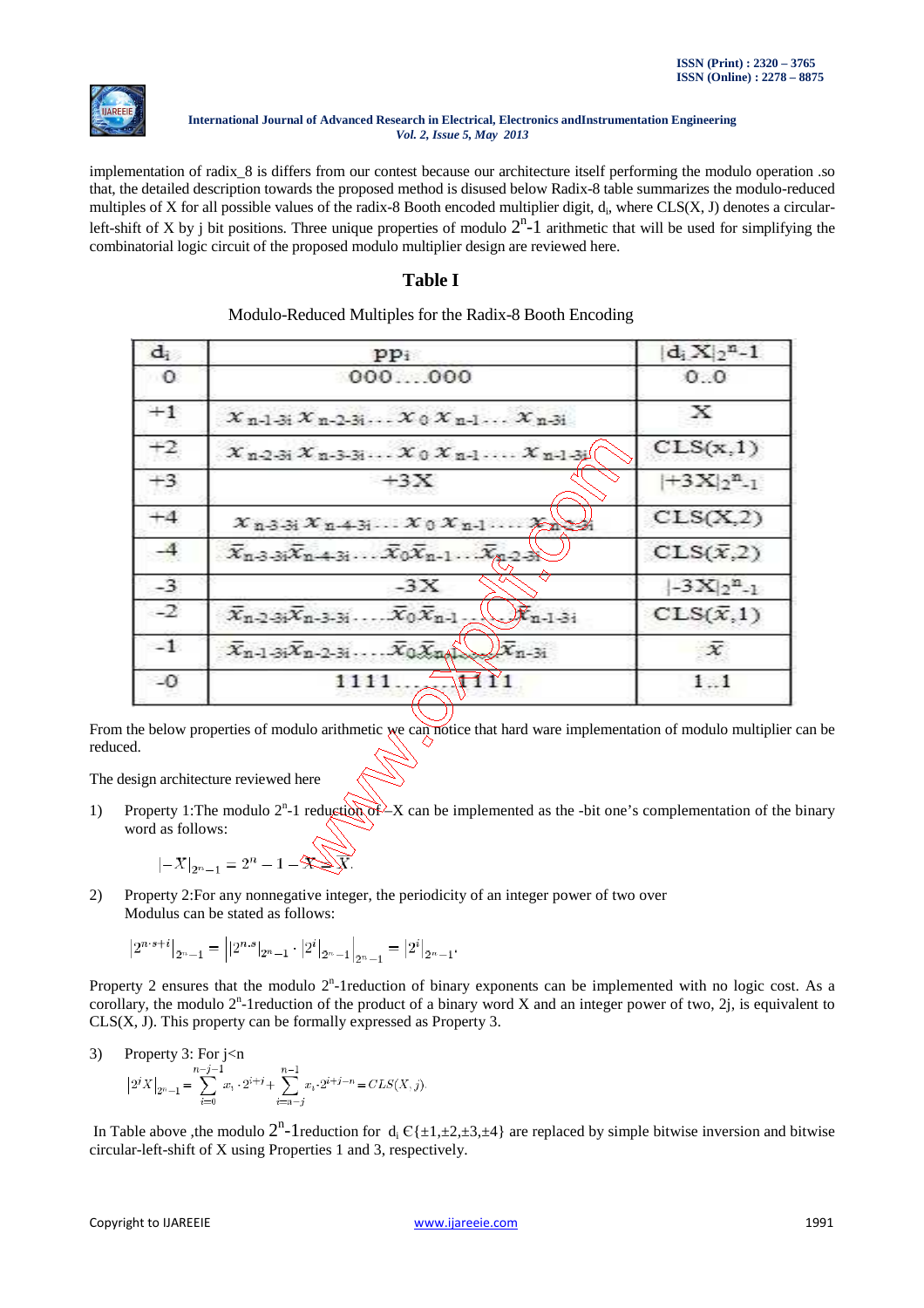

MBA reduces the number of partial products by a factor of two, without requiring a pre-adder to produce the partial products. In general, there will be  $[n+2/2]$  partial a product where 'n' is the operand length. Here, it reduces the number of partial Products by half but requires a carry propagate add to produce the "3M" multiplier, before the partial products are generated. The implementation of radix-8 partial products is two types Soft multiple and hard multiple, soft multiple can be generated by simple bitwise inversion and bitwise circular-left-shift. For redundant 2 we performing CLS by one position as well as for 4 performing CLS by two positions as we discussed in above properties, for redundant '0' partial product will '0',for '1' same multiplicand number will present Where as we can't generate hard multiple i.e.3, 5, 7...etc using CLS or Any other shifting operations. So we need to design 3X in two Ways i.e., 2X+X or 4X-X if we design 3X using 4X-X hard ware Circuitry will increase, another way to implement is 2X+X.Hense the hard ware circuit will decrease compare to 4X-X.



The abovetechnique for computation involves two -bit  $\widehat{carly}$ -propagate additions in series such that the carry propagation length is twice the operand length In the worst case, the latearrival of the may considerably delay all subsequent stages of the modulo multiplier. Hence, this approach for hard multiple generation can no longer categorically ensure that the multiplication in the modulo channel still falls in the noncritical path of a RNS multiplier. In what follows, we propose a family of low-power and low-area modulo multipliers based on the radix-8 Booth encoding, which allows for an adaptive control of the delay to match the delay of the critical modulo channel of a RNS multiplier.

# **III.PROPOSED RADIX-8 BOOTH ENCODED MODULO MULTIPLIERDESIGN**

Generation of Partially-Redundant Hard Multiple Let and be added by a group ofbit RCAs such that there is no carry propagation between the adders. Fig.  $\circled{,}$  shows this addition for and,The idea is to form the 3M multiple in a partially redundant form by using a series of small length adders with no carry propagation between the adders. This causes fast generation of 3X operation with require for specified application and area and power will reduced dramatically with our proposed adder structure



**Fig 2: Generation of Proposed**  $|3X|_{2}$ **<sup>n</sup><sub>1</sub>**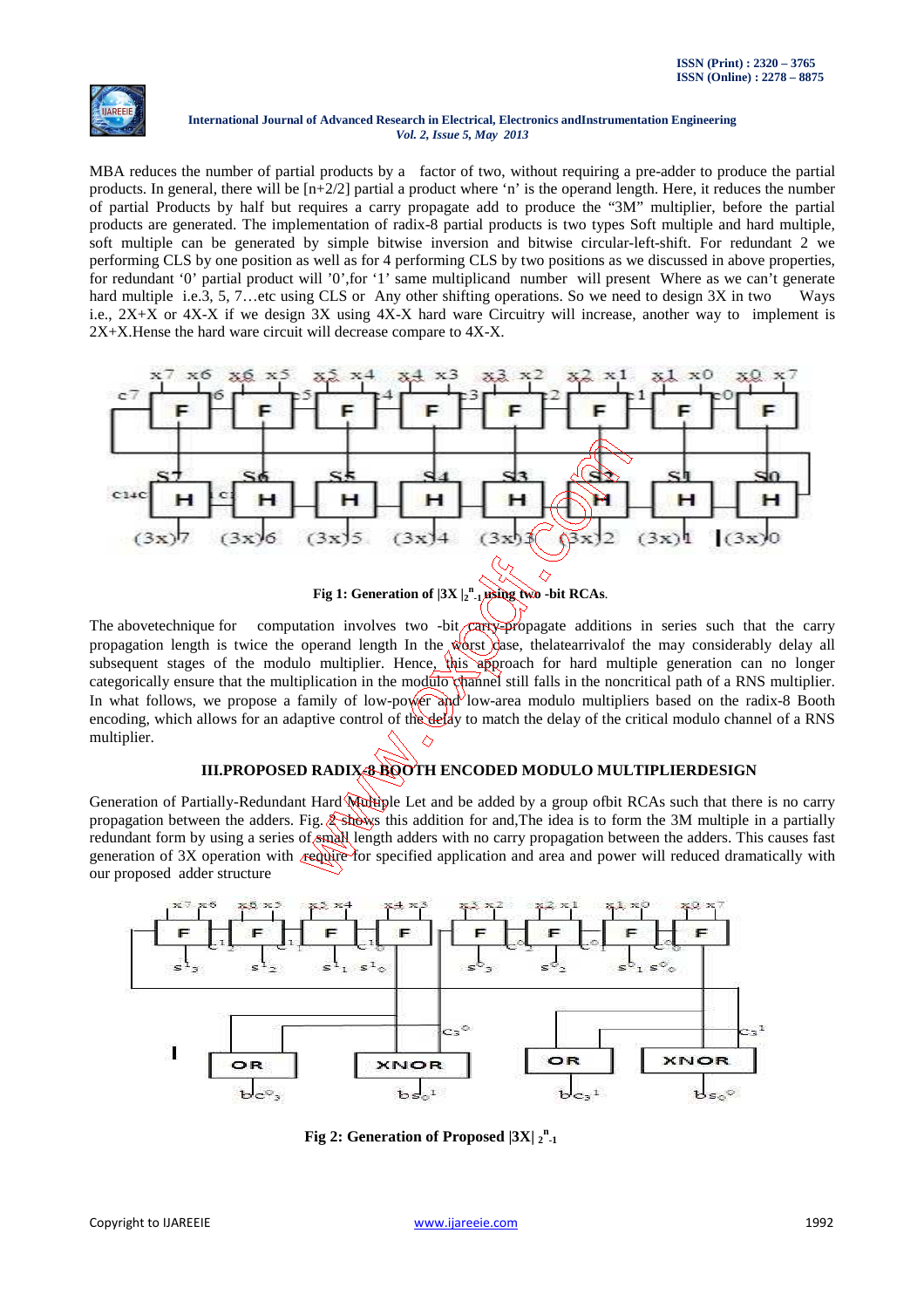

**International Journal of Advanced Research in Electrical, Electronics andInstrumentation Engineering**  *Vol. 2, Issue 5, May 2013*

| $\mathbf{O}$ | $\mathbf{O}$ |       | $0 \quad 1 \quad 0$ | $\mathbf{O}$ |          | $0 \t 1 \t B+0$                                                               |
|--------------|--------------|-------|---------------------|--------------|----------|-------------------------------------------------------------------------------|
|              |              | O     |                     |              | $\Omega$ |                                                                               |
|              |              |       |                     |              |          | $x_7$ $x_6$ $x_5$ $\overline{x}_4$ $x_3$ $x_2$ $x_1$ $\overline{x}_0$ $B + X$ |
|              |              | $x_4$ |                     |              | $x_{0}$  |                                                                               |
|              |              |       |                     |              |          | $x_6$ $x_5$ $x_4$ $\overline{x}_3$ $x_2$ $x_1$ $x_0$ $\overline{x}_7$ $B+2x$  |
|              |              | $x_3$ |                     |              | $x_7$    |                                                                               |
|              |              |       |                     |              |          | $x_5$ $x_4$ $x_3$ $\overline{x}_2$ $x_1$ $x_0$ $x_7$ $\overline{x}_6$ $B+4x$  |
|              |              | $x_2$ |                     |              | $x_{6}$  |                                                                               |

Fig 3: Generation of partially-redundant simple multiples



Fig 4: Modulo-reduced partial products and CC for n -1

From the above we can notice that after generation if partial products along with the intermediate carry generation with number that to be added to the addition process in order to archive the modulo  $2<sup>n</sup>$ -1 multiplication, our architecture basic elements are both encoder, both selector adder CSA adder and the parallel prefix adder are used for addition



Fig 5: Modulo  $(2^n-1)$  multiplier architecture

Our proposed technique should perform multiplication for both hard multiple and soft multiple we can't predict whether the soft multiple or hard multiple our proposed technique should perform hard multiple and soft multiple multiplication depends upon requirements.

#### **Radix-8 Booth encoded modulo 2<sup>n</sup> -1 multiplication with partially –redundant partial products**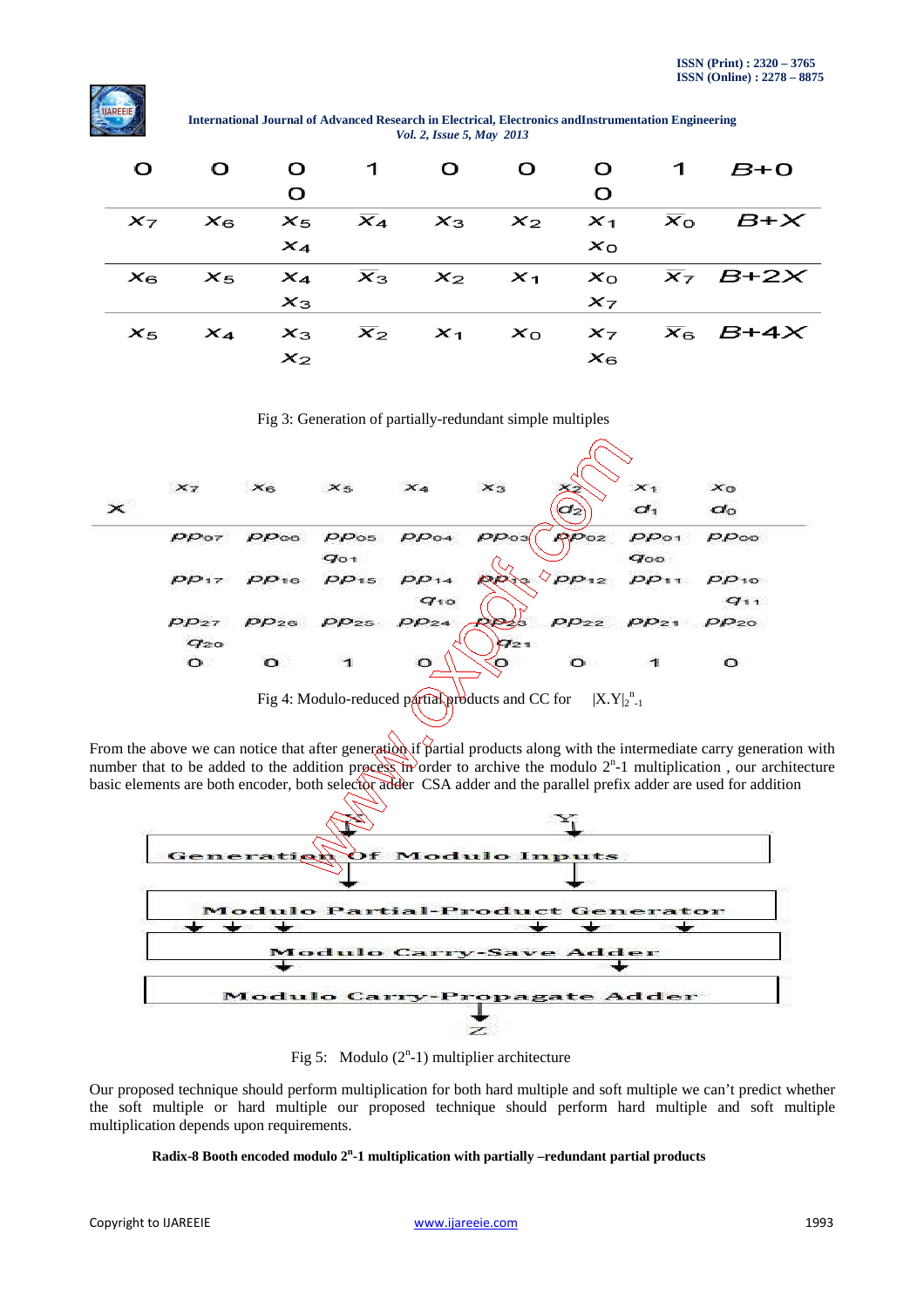

The above architecture consists of booth selector (BS) and booth encoder (BE) .These two are the important elements of our architecture, the functionality of booth encoder is to select the partial redundant bit for given multiplicand grouping it will generate SEL X, SEL 2X, SEL 3X, SEL4X and sign depends on given input group that will be fed to the input of booth selector. Along with the booth encoder inputs booth selector consists of X, 2X, 3X, 4X as inputs depends upon condition any one of output will be gives as input to the XOR gate. Generally XOR gate deals with complement generation based on sign give by the booth encoder



Fig 7: Modulo-reduced partial product generation

# **IV.PROPOSED ADDER STRUCTURE**

After generation of partial products we need to add the partial products, intermediate carry terms and constant number in order to achieve the modulo 2<sup>n</sup>-1 multiplication For that we are adding with CSA and parallel prefix adder Structure were used in our proposed architecture .detailed description towards the adder structure will described.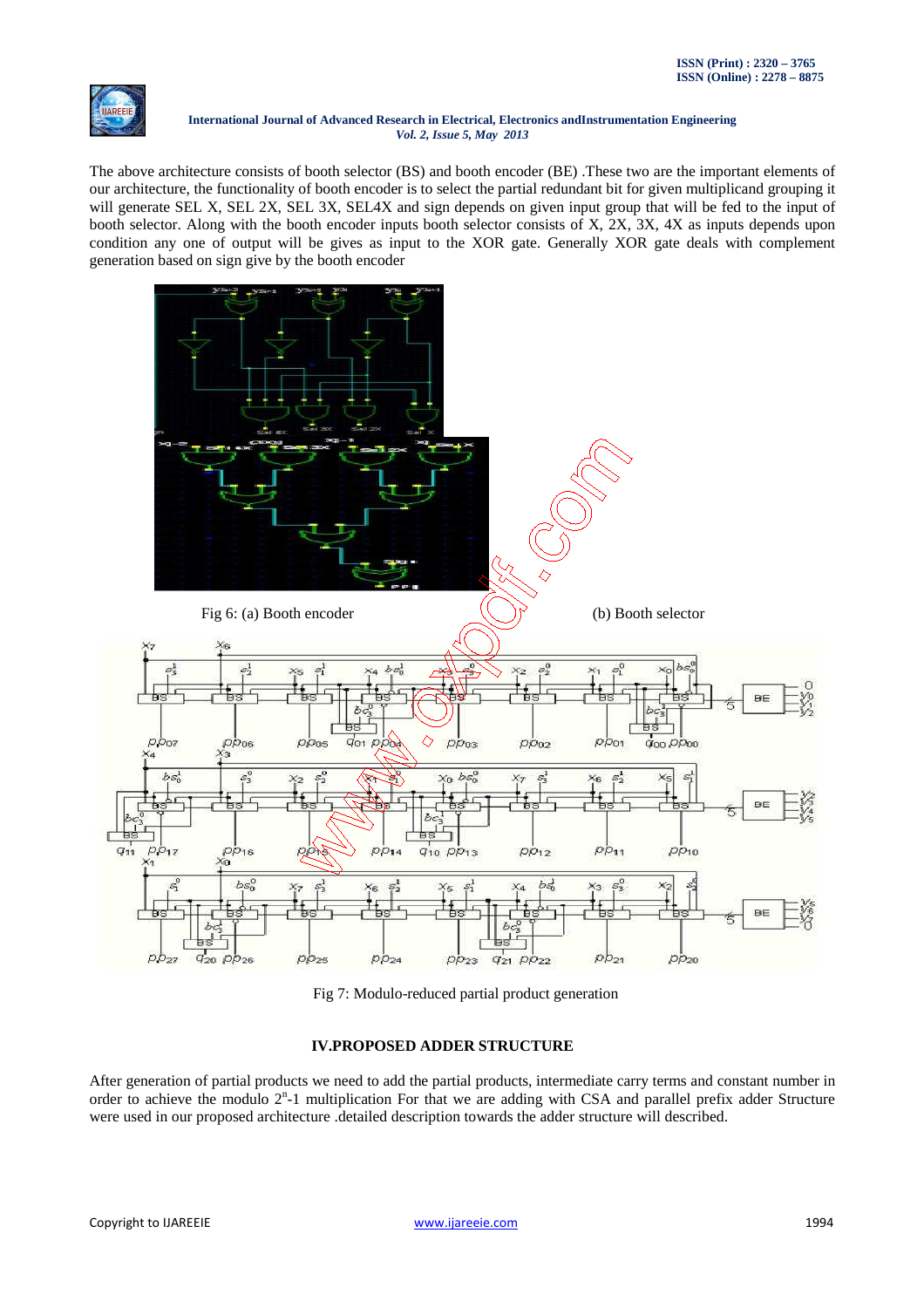



Fig 8:8-bit parallel-prefix structure

A parallel prefix adder can be seen as a 3-stage process namely Pre-computation,Prefix and Post-computation:

#### **Pre-computation:**

In pre-computation stage, each bit computes its carry generate  $(g)/$ propagate  $(p)$  signals and a temporary sum as below. These two signals are said to describe how the Carry-out signal will be handled.

#### **Prefix:**

In the prefix stage, the group carry generate/propagate signals are computed  $\mathcal{U}_0$  form the carry chain and provide the carry-in for the adder below. Various signal graphs/architectures can  $\beta e$  used to calculate the carry-outs for the final sum. A few of them are as follows.

#### **Post-computation:**

In the post-computation stage, the sum and carry-out are finally produced. The carry-out can be omitted if only a sum needs to be produced.





200 ps

Fig 10: Simulation Results (16-Bit)

Nov

### **V. CONCLUSION**

In conclusion, a new approach for multiplication modulo  $(2<sup>n</sup> - 1)$  is proposed. Similar to the binary multiplier, the generation of the partial products is accomplished by Radix-8 modified booth algorithm. The CSA tree is applied to reduce the speed for compression of column size from *N* to two. To completely utilize the unequal delay of a full adder, an algorithm for delay optimization of the CSAtree is developed,The resultant propagated carry and sum from CSA adder is fed to parallelfex adder to achieve modulo multiplier output. The proposed approach of 16-bit modulo multiplier exhibits superior performance, in terms of either speed of hardware requirement, in comparison with a recent

 $\overline{\text{or}}$  ross to